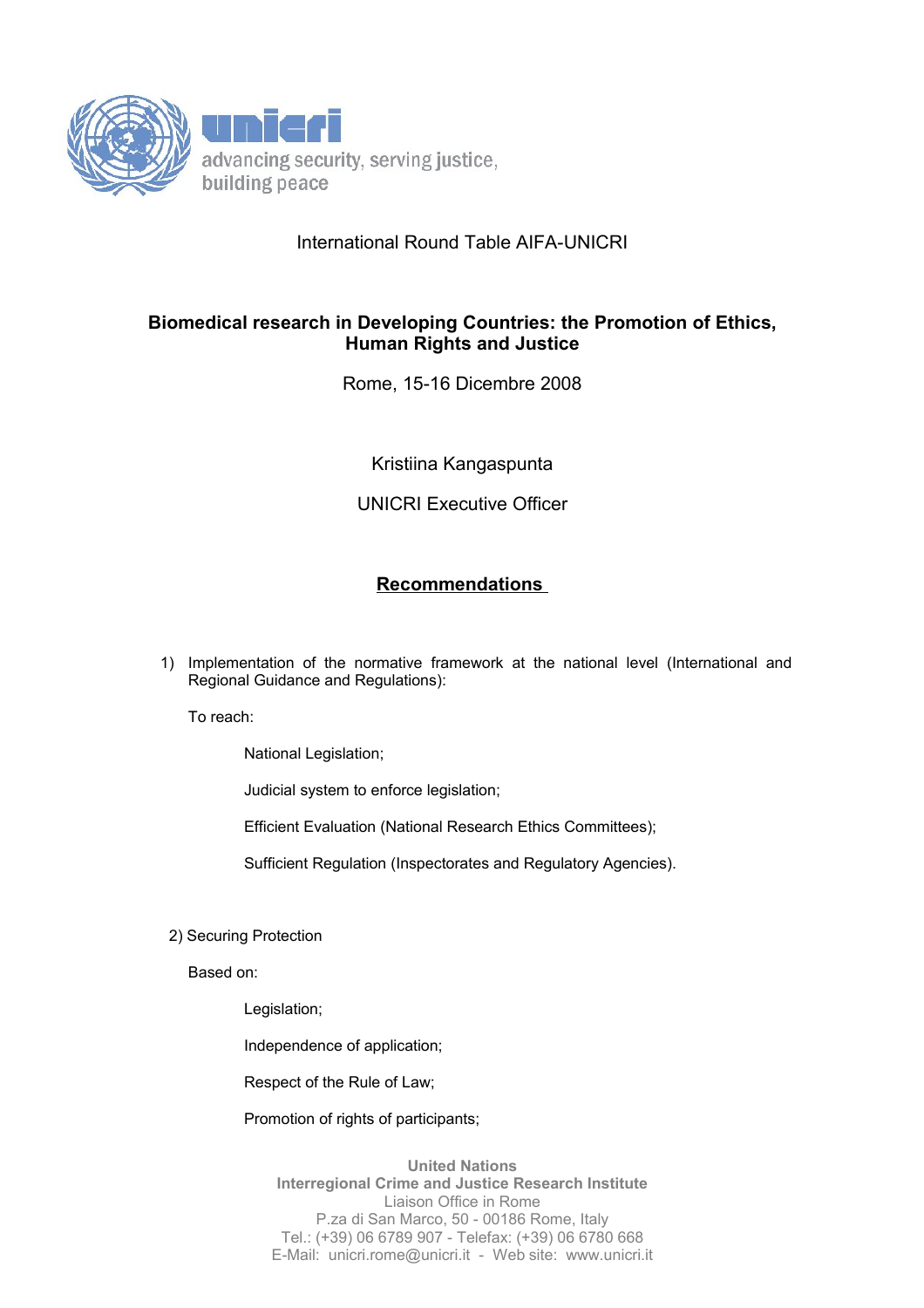Ensuring the benefit to participants;

Avoidance of ethical imperialism;

Safeguarding the wellbeing of individuals, the communities and societies at the macro level;

Reducing the gap between health and development

3) Increasing knowledge, transparency and awareness

- **Research** 
	- o leading to action addressing the needs of countries where it is conducted
	- o leading to sustainable plans to secure benefits in developing countries
- Transparency in reporting
	- o increases the knowledge base
	- o increases the trust among the general public and policy makers
- **Awareness** 
	- o rights, risks and benefits
	- o among all stakeholders

4) Increasing Capacity Building

- o Training
- o Adequate and sustainable resources
- o Adequate infrastructure to carry out functions
- o Dedicated personnel
- o Leading to a well functioning system of research ethics bodies supported by Law

5) Increasing coordination of responses

- o National coordination
- o International coordination
- $\triangleright$  Contributing to the knowledge and expertise at both levels

## 6) The way forward:

- o Publication of results of the round table
- o Creation of a discussion panel
- o Coordinating activities among partners towards increasing joint efforts

**United Nations Interregional Crime and Justice Research Institute**